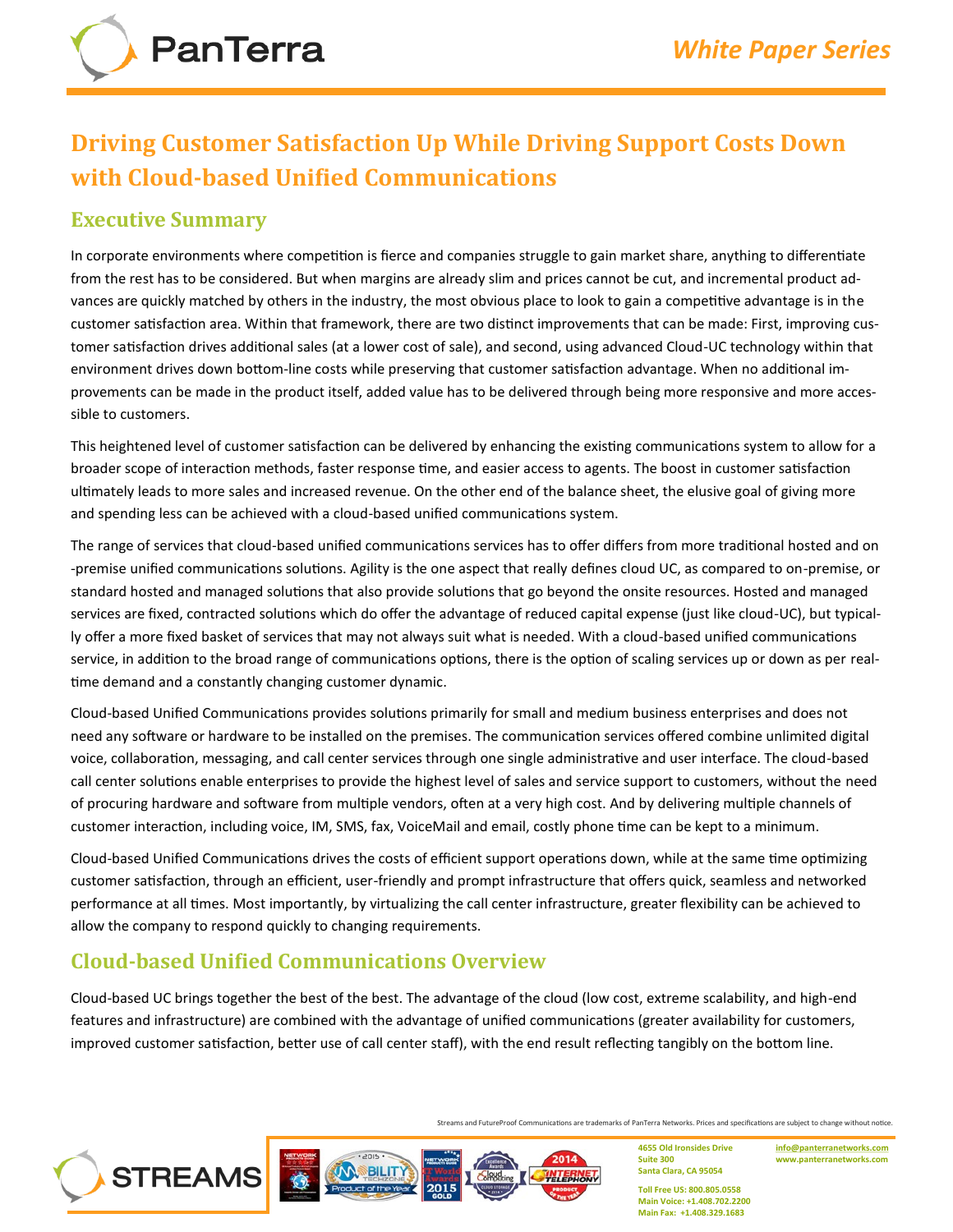Cloud‐UC is a combination of software, data access and storage devices, and communications infrastructure that has been abstracted so that a non‐technical end user can easily take full advantage of the service. On the customer side, the technology components are completely hidden—it is seen simply as better access. Neither the company providing it, nor the customer taking advantage of it, need to touch any of the physical infrastructure, or even know where it is located. This level of abstraction leads to a much higher level of efficiency and ease of use, and most importantly, from the customer's point of view—leads to easier communication.

The cloud itself has achieved a state of maturity and market acceptance, and Cloud‐UC is the next step and a natural by‐product of this evolution, and the ever increasing nature of distributed businesses and customer bases.

Users do not need to have any expertise or control over the technology infrastructure that exists in the 'cloud', the services of which are scalable and combine a host of resources. As a cloud service, Cloud-UC is a result of the increasing demand for instant connectivity and visibility, from any point and any location. Customers no longer depend solely on the telephone—they want the flexibility to connect with customers, suppliers, partners and co‐ workers via email, IM, SMS, fax, or mobile message; they want the flexibility of a full‐featured web meeting solution with complete collaborative capability, and they want the added value of features like call recording and one‐touch conferencing. Fortunately for the company, providing these added options doesn't come with added cost, and in fact, it drives down cost because it minimizes the usage of the most expensive aspects of the call center, voice calls, while providing other less costly and more effective alternatives. Cloud‐based UC platforms provide the agility and flexibility that on‐premise and managed services do not have as users can access and take their communications wherever they go. The additional advantage is that companies can now scale their deployments up or down as needed, including adding new features or functions.

The emergence of cloud‐based unified communications has made a significant difference in how companies deploy IP‐based communications solutions. The use of cloud services eliminates the capital expenditure incurred to set up an in-house communications platform, together with the various complex processes involved in offering a seamless, support service to customers. Companies are afforded an opportunity to drastically cut costs while retaining the useful features necessary to provide support, increase responsiveness, and improve customer satisfaction. Though security still remains a delicate issue as critical data is stored on offsite servers managed by a third‐party provider, unified communications on a cloud‐based platform is a field where research and development is continuing, where the uncertain economy has put the brakes on many other projects.

#### **Customer Satisfaction Infrastructures Today**

**PanTerra** 

Customer satisfaction stands at an important crossroads today. The old model of the labor‐intensive, telephone‐centered call center still exists, although it represents a major cost center. Significant advancements have been made in the technology, allowing for integration with back‐end systems, automatic screen pops, and escalation for priority. Further innovations are driven by VoIP, which allows for the inexpensive transfer of calls to offshore call centers. These systems however, are designed mainly for the convenience of the call center, and not for the convenience or satisfaction of the customer. To gain a true advantage, a company needs to address both levels of convenience. The most effective way to achieve this is by leveraging the advantages of a cloud‐based UC system, which when combined with other innovations, allows the call center to better serve customers, while still driving down costs and making the customer satisfaction center more efficient.

Cloud‐based UC services for customer satisfaction delivers these benefits from a virtualized platform environment. A company does not need to purchase servers, software, network equipment or data-center space for its support services, but buys these resources as a fully‐outsourced service. This totally transforms the way the IT department functions in any company, as the

Streams and FutureProof Communications are trademarks of PanTerra Networks. Prices and specifications are subject to change without notice.



**4655 Old Ironsides Drive Suite 300 Santa Clara, CA 95054**

**[info@panterranetworks.com](mailto:info@panterranetworks.com) www.panterranetworks.com**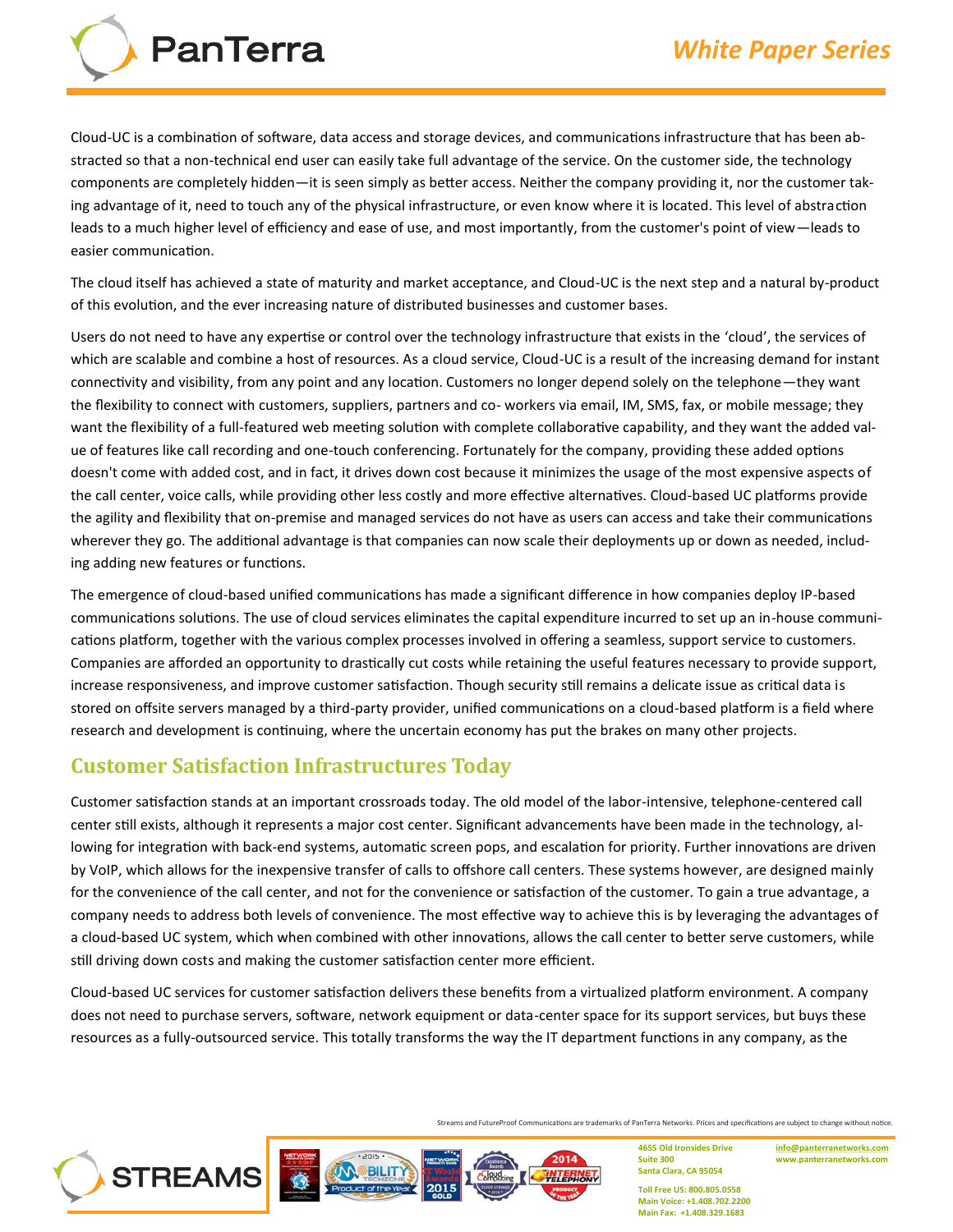PanTerra

cloud‐based infrastructure brings in an entirely innovative approach through enhanced productivity, online collaboration, seamless support services and cutting‐edge solutions. With cloud‐UC solutions, a new world of possibilities has emerged that is not hampered by the old constraints and the power of communications without boundaries is well within your reach.

Communication has reached an incredible new level; it is now a streamlined, continuous process that can be delivered through PC, telephone and browser and enhances productivity and customer satisfaction in a completely flexible and reliable way. People across the organization can now interact, share experience and expertise, find information they need and gain valuable insight into business operations.

A tier‐3 data center is often the base of the 'cloud' infrastructure that has many tier‐4 features, brought together from innumerable virtual machines. Telephony services deliver from a cloud‐based platform enables the service providers to have direct access to their customers and ensures the very best in support services.

# **Cloud‐UC Customer Satisfaction Benefits**

Whatever the business may be, whether retail, insurance, finance or professional services, the cloud-based UC brings an unmatched gamut of communication features that work in seamless integration. These enhance productivity, information flow and improve responsiveness between employees, different offices and clients. Cloud-UC customer satisfaction is the most costeffective solution as each solution can be activated for a single user or a group or even the entire company staff regardless of location. The infrastructure is totally outsourced, so that all support services, equipment and other expenditure is eliminated and overall operational costs are substantially reduced. The guarantee of continual service offers updates for life and the ongoing support is 24/7, right round the year.

## **Overview of In‐House Support Center Based on Cloud‐UC**

In most companies, employees interact with one another and with associates and clients by means of a combination of mobile phones, email, fax and conventional landline telephones. Instant messaging and video conferencing are also utilized as communication tools and each of these channels has always operated independently of the others. As a result, instead of achieving the desired goal of streamlined communications, the end result is a user that is weighted down with multiple devices, interfaces and disconnected messages that are mutually inaccessible.

The Cloud‐UC concept has one striking difference with these modes of communication; this separation and disconnected operation is now integrated into one unified whole. Each platform can exchange information with each other, thereby enabling simplified and coordinated internal communications. This makes for enhanced business operations with seamless interaction between individuals who can be easily located and contacted at any time and at any place. The ease and streamlined flow of communication provides customers with a more effective and responsive support system, which ultimately makes all the difference in a highly competitive marketplace.

It is now a world where an employee has one handheld device that doubles up as a PDA, video device, email inbox, a mobile phone and an IM platform with all modes interconnected with each other and others in the company. Each mode whether email, phone, fax or IM works in tandem with the rest, providing the user with much more flexibility, agility and control over the communications process.

Sales figures are critical to the success and growth of any organization and employees are the ones responsible for the healthy bottom‐line. It is essential that all those who are part of the company work efficiently as otherwise it has a negative effect on company operations. Just a little slackening in any part of the organization is enough to make a dent in the credibility of the firm

Streams and FutureProof Communications are trademarks of PanTerra Networks. Prices and specifications are subject to change without notice.





**4655 Old Ironsides Drive Suite 300 Santa Clara, CA 95054**

**[info@panterranetworks.com](mailto:info@panterranetworks.com) www.panterranetworks.com**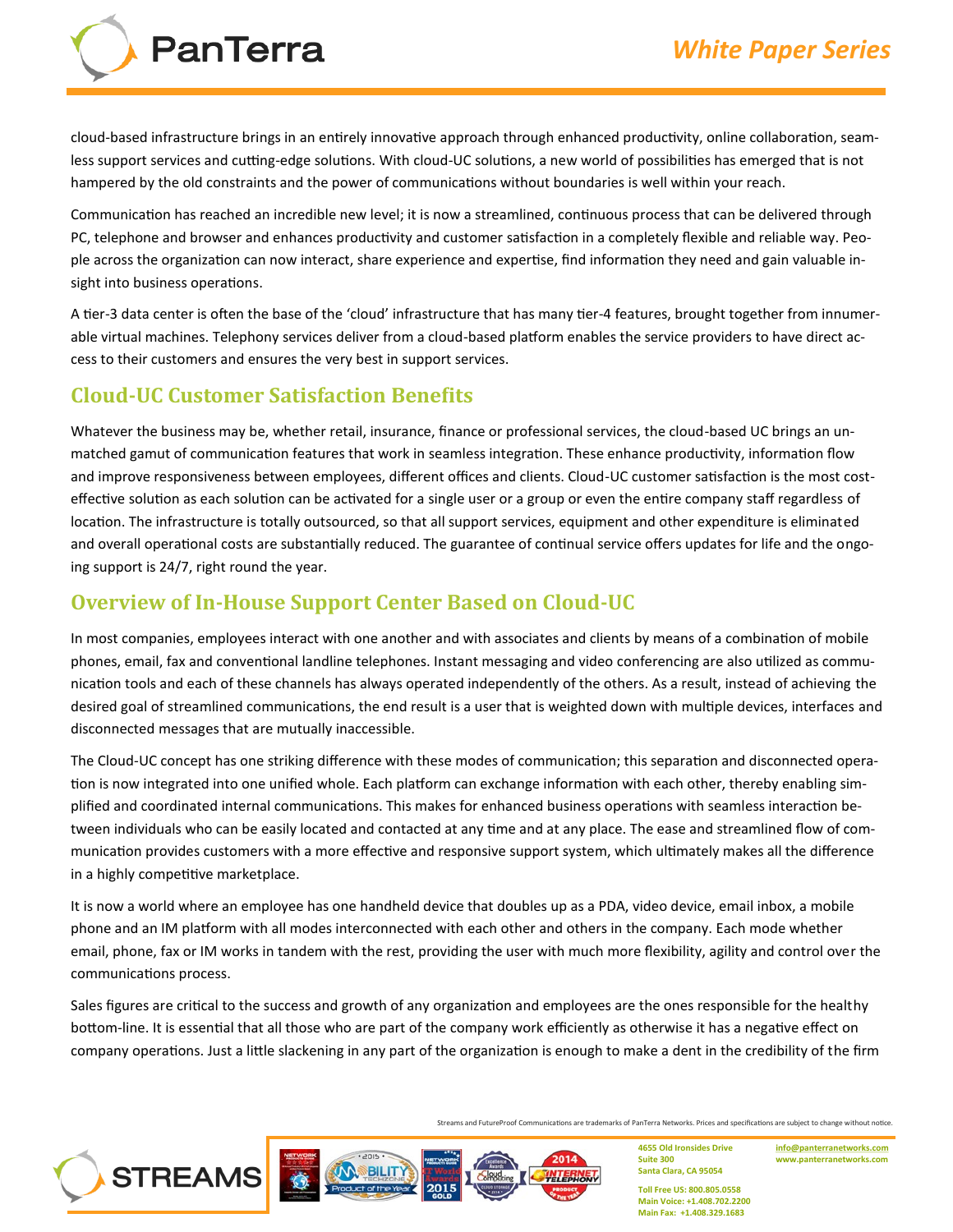**PanTerra** 

or lead to customer dissatisfaction. It could be a call that was not attended, a delayed meeting or not being able to get in touch with someone; all these small events add up to a much bigger total that affects productivity.

Cloud‐UC prevents this kind of lacunae and shortfall in productivity by enabling each person in the organization to be in touch with every other person and all the clients and with other associates at any point of time and at any location. Cloud‐UC enhances productivity, efficiency and responsiveness by providing a constant flow of communication, information and interconnectivity.

# **Higher Customer Satisfaction**

Retention of the client base is crucial in today's competitive world, where it may be less difficult to acquire a customer, but keeping him happy and satisfied is another matter altogether. This is especially true with of "recurring revenue" service oriented businesses, which depend on keeping a customer happy month after month. It costs approximately 4 times more to acquire a new customer than it is to retain and existing one. So it makes sense to provide the kind of support that would make the clients totally delighted and prevent customer churn, which would ensure the success of any business.

Customer satisfaction has, in today's environment, taken on outsized importance, and as Forrester Research notes, "No longer can a company lay claim to a market segment and have free reign over the customers in that area." Customers, as well as prospective customers, have more access to information, and this has changed the very nature of commerce, and of the customer satisfaction role.

Within that global marketplace, differentiation becomes more difficult, and improved customer satisfaction is one area that can make a difference. Yet despite this opportunity, too often customer satisfaction is relegated to a subsidiary role, when compared to sales in any company. The customer support group is looked upon almost as an afterthought and generally regarded with scant respect. They are left to fend for themselves and if by chance, a customer shows appreciation, it is seen as a given, something that is to be expected anyway. Customer satisfaction can however turn into customer fury and it is then that the management wonders what went wrong. It is only with the creation of a customer-centric corporate culture, backed by a cloud-UC environment that facilitates multiple communications channels and improved access, that a company can overcome these challenges.

## **Multiple communications channels**

Customer satisfaction can zoom into the present century with the aid of cloud‐UC solutions that equip all customer‐facing employees with multiple communication tools that help to bring down customer frustration and increase satisfaction. In most cases, the need to wait in a phone queue or the frequent dispatch to "voicemail limbo" is eliminated.

There is 24/7 support, with prompt response and remedial action taken immediately. In the cloud‐UC platform, there are many channels of communication for the service department and complaints can be distributed and managed efficiently by them. With the integration of IM, faxes, email and SMS, many more support interactions can be handled by each person, than could be done with a conventional telephone system. Indeed, instant messaging enable support agents to cope with more than 10 concurrent interactions simultaneously. Not only are costs reduced, but customer satisfaction will reach levels no ordinary telephone system could ever achieve.

#### **More responsive customer satisfaction**

**STREAMS** 

It is crucial to drive customer satisfaction. That is what ultimately ensures the success of any business enterprise, and the most

**BILIT** 

Streams and FutureProof Communications are trademarks of PanTerra Networks. Prices and specifications are subject to change without notice.

2014

**Suite 300 Santa Clara, CA 95054 Toll Free US: 800.805.0558**

**4655 Old Ironsides Drive**

**[info@panterranetworks.com](mailto:info@panterranetworks.com) www.panterranetworks.com**

**Main Voice: +1.408.702.2200 Main Fax: +1.408.329.1683**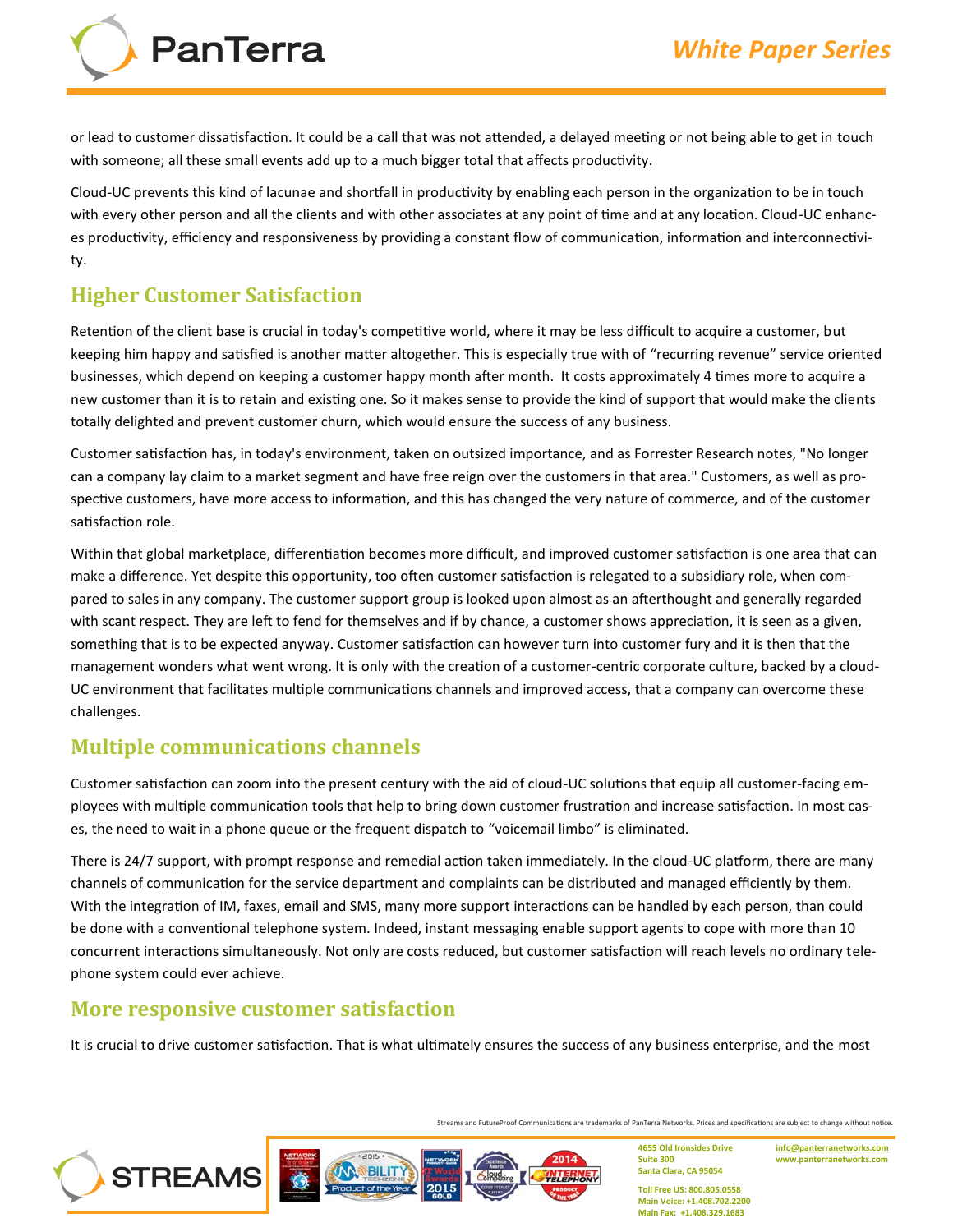

important aspect to driving customer satisfaction is responsiveness. The organization that is quick to respond to an inquiry or solve a customer's problem, maintains the highest level of customer satisfaction. The one that is not quick, generally doesn't get a second chance. It is as simple as that.

There are two aspects that encourage responsiveness: one is ease and simplicity of communication between employees, the customer and the management; and two, responding to the communication in the most suitable manner regardless of whatever location or situation. The first imperative mandates that the communications infrastructure must be widespread and interlinked and cover all the diverse channels of communication. The second aspect means that the communications system must not just be interconnected, but also intelligent and able to route the specific message and move from one form to another until it reaches the concerned individual or individuals in real time. Access to information becomes crucial as that could be needed to respond properly to a prospect.

Cloud‐UC ensures this kind of seamless connectivity between employees, management and the customer, thereby resulting in increased customer satisfaction through thorough preparation and expedient response.

# **Lower Support Costs**

The cloud‐based unified communications platform integrates all the communications services together and also unifies them by interconnecting all of them, so that there is no more worry about this aspect of the operations.

All the diverse communications services work seamlessly in concert, adapting and evolving to your needs. The interconnectivity of the diverse kinds of communication makes for far greater efficiency, speed and responsiveness. It reduces costs and enhances both customer satisfaction and prospect conversion.

## **Fewer Phone Calls**

It costs more to take a phone call from a customer than it does to answer an email or have an IM chat. Naturally, a business wants to have a full‐featured call center and be available for those who prefer phone contact, but the fact is, a lot of customer interactions can be addressed easily through less costly means. Routine questions can be answered by email or IM, leaving the agents on duty free to tackle more challenging issues.

IM is more efficient than phone calls and therefore less costly in resources Cloud‐based UC creates multiple channels for customer interaction, so accessibility is enhanced, costs are reduced, and customers are satisfied because their wait time is decreased. Instant Messaging (IM) is one of the most efficient means and thus can be the primary method of contact for Cloud‐UC enabled support centers. When used properly, support agents can handle multiple customer interactions in parallel, many times up to 10 interactions at once, greatly increasing agent productivity while reducing customer wait time. Indeed, when IM is deployed as the primary means of contacting support, agent resources are reduced for a given number of customers.

# **Extended Support Hours**

When utilizing a cloud-UC platform for customer satisfaction, the ability to dramatically increase agent productivity through the use of IM has other benefits as well, most notably, it gives the company the option of reducing support costs, or increasing support hours. Increasing support hours might mean going from a business hour only support model to a 24/7 support model, for the same cost! This means turning an internal cost reduction into a competitive weapon! With Cloud‐UC, you are in charge of your customer satisfaction strategy.





Streams and FutureProof Communications are trademarks of PanTerra Networks. Prices and specifications are subject to change without notice.

2014

**4655 Old Ironsides Drive Suite 300 Santa Clara, CA 95054**

**[info@panterranetworks.com](mailto:info@panterranetworks.com) www.panterranetworks.com**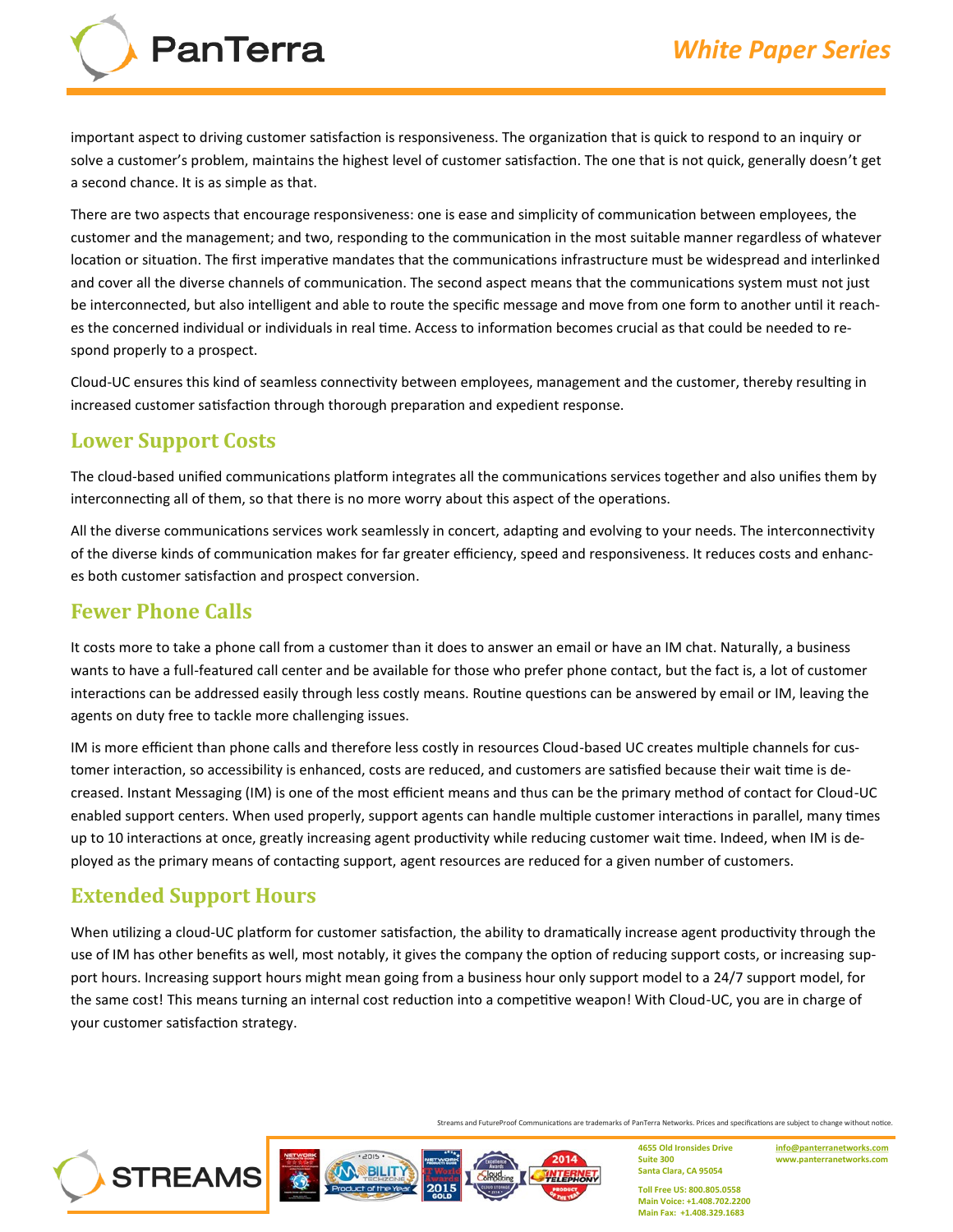#### **Less calls, lower costs ‐> extended hours! ‐> happier customers**

Will a customer satisfaction environment that has fewer calls as its goal result in happier customers? Absolutely, if it's done right. Fewer calls doesn't mean less service, if other options are available. By reducing the overall number of phone interactions, increasing interactions through other channels, and using the savings to offer extended hours, the customer will be better served, happier, and more likely to be a repeat customer.

## **Virtual agents around the world**

**PanTerra** 

The cloud‐based virtual call center can provide inbound and outbound calls at costs much lower than premise‐ based infrastructure. There is no need for hardware or software and the center can be deployed anywhere in the world to have local agents, thereby cutting costs substantially. The call center solution has a diverse number of advanced features and these enhance the customer call experience and increase agent productivity. The customer is attended to promptly 24/7, with no waiting, no confusion or lackadaisical responses, which leads to optimum customer satisfaction.

The cloud‐UC platform enables better call center performance from any location anywhere in the world, with the on‐demand delivery model. There is no problem with multiple locations, as there is no need to set up on‐ premise infrastructure in any form. The virtual call center can be installed and working in just a few minutes and can be scaled according to user demand. The cloud‐based call center solution is ideal for customer satisfaction, product support and sales promotions and campaigns.

#### **PanTerra Networks: Futureproof Cloud‐based Unified Communications**

One of the key objectives of any good company is to offer the best possible service to their existing customers. This is really the crucial factor that differentiates a good company from an average one. The cloud‐UC platform of PanTerra provides excellent value to the end‐user by driving higher levels of customer satisfaction, lower Total Cost of Ownership (TCO), enhanced productivity and service flexibility that is available on demand and at any time. PanTerra's browser‐based administration makes the installation, provision and support of the service simple, easy and very user-friendly. The remarkable synergy between state-ofthe‐art technology and industry partnerships enables PanTerra to provide the best cloud‐based unified communication services to small and medium‐sized enterprises.

The cloud‐based platform is future‐proof as it provides the right system that can deliver value‐added services that may be incorporated in the future. The platform also can be integrated with other third-party applications and solutions such as Microsoft Outlook and Salesforce.com. There is a single contact point, with support, administration and communication all being provided through this one central point. This makes it easier and simpler to access all communication needs.

#### **About PanTerra Networks**

PanTerra Networks, Inc. delivers the most comprehensive cloud-based unified communications service through its Streams solution. Streams makes companies more competitive by making them more responsive and includes all services and unlimited usage for unified business communications including voice, unified messaging, fax, video, instant messaging, email and calendaring, file transfer, mobile text messaging and presence integrated into its Unified Command Center (UCC). Streams also includes group communications including desk sharing, web conferencing, IM conferencing, and audio conferencing. Streams also integrates with Outlook and Salesforce as well as other commonly used CRMs through its included application programmers interface (API) enabling communication-enabled business process (CEBP) environments to flourish.



Streams and FutureProof Communications are trademarks of PanTerra Networks. Prices and specifications are subject to change without notice.

2014

**4655 Old Ironsides Drive Suite 300 Santa Clara, CA 95054**

**[info@panterranetworks.com](mailto:info@panterranetworks.com) www.panterranetworks.com**